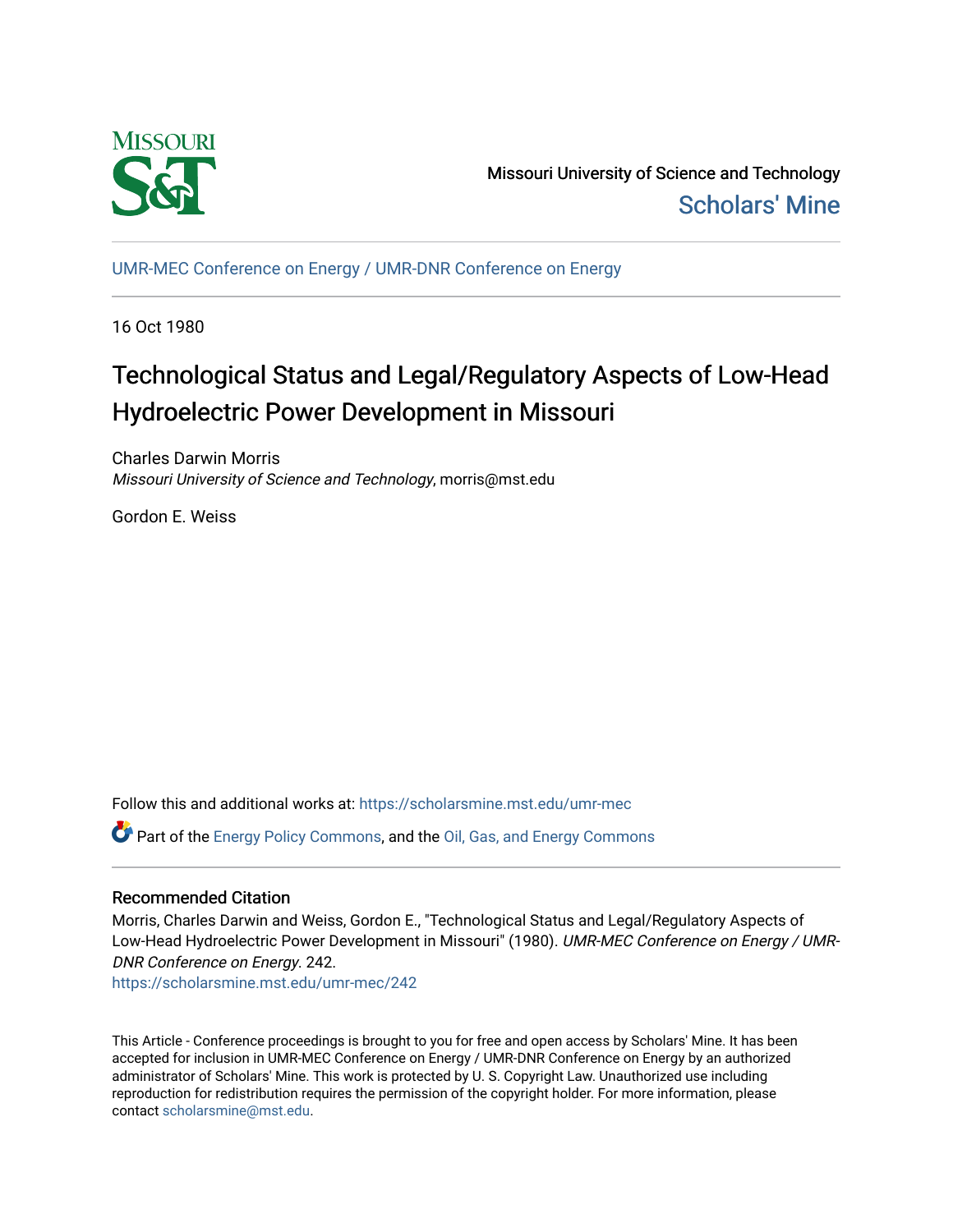# TECHNOLOGICAL STATUS AND LEGAL/REGULATORY ASPECTS OF LOW-HEAD HYDROELECTRIC POWER DEVELOPMENT IN MISSOURI

Charles D. Morris and Gordon E. Weiss Institute of River Studies, University of Missouri-Rolla Rolla, Missouri

#### Abstract

This paper will present the broad overview of hardware availability, systems design and 1egal/regulatory constraints presently connected with the development of small hydropower systems in water rich areas such as southeastern Missouri. There is great interest being evidenced today on the part of major federal agencies and some power companies in regard to the feasibility of utilization of the power potential inherent in small streams. The topic is of particular interest to Missourians because of the vast number of small streams present in Missouri.

## 1. TECHNOLOGICAL STATUS OF LOW-HEAD HYDROELECTRIC POWER

#### 1.1 INTRODUCTION

Small/low head hydro is one source of energy. **It may** not always be the source that needs to be developed first--but then to arbitrarily cast it aside because it doesn't completely **solve** the problem is an incredibly naive view of this world's energy situation. The fact **is that** with the rapidly escalating costs of **"fueled"** energy, the economic opportunity for **expanded** development of the alternative **sources** using renewable resources is greatly **increased.**

**In some** areas the importance of small hydro **®ay not** be quantitatively or yet economically **advantageous** to warrant its serious consid**eration** at this time. But in many areas, **eVen** though the overall percentage of power **guaranteed** by small hydro may be small, its **■arg inal** value may be much greater. In some areas hydro, particularly small hydro, offers a substantial and practical contribution to **energy** problems. Furthermore, because hydro

systems are capital intensive relative to operational costs they tend to have built-in inflationary protection. Once built, the fuel--river water--is essentially free.

#### 1.2 TECHNOLOGY

In general, low head and small hydroelectric technical knowledge must advance to a point where equipment works dependably and safely. Afterwards, technical advances can be directed towards improving the economics, i.e., reducing the cost of producing power. The technology of low head and small hydroelectric generation is well past the dependable and safe aspects and are well into the economic aspects. Hydroelectric equipment manufacturers are prepared to design, build, and guarantee dependable and relatively efficient low head and small machinery for a wide range of conditions.

Although recent advances in low head and small hydroelectric design have improved, large reductions in the cost of these installations have not been achieved. Some of this difficulty arises from attempts to improve an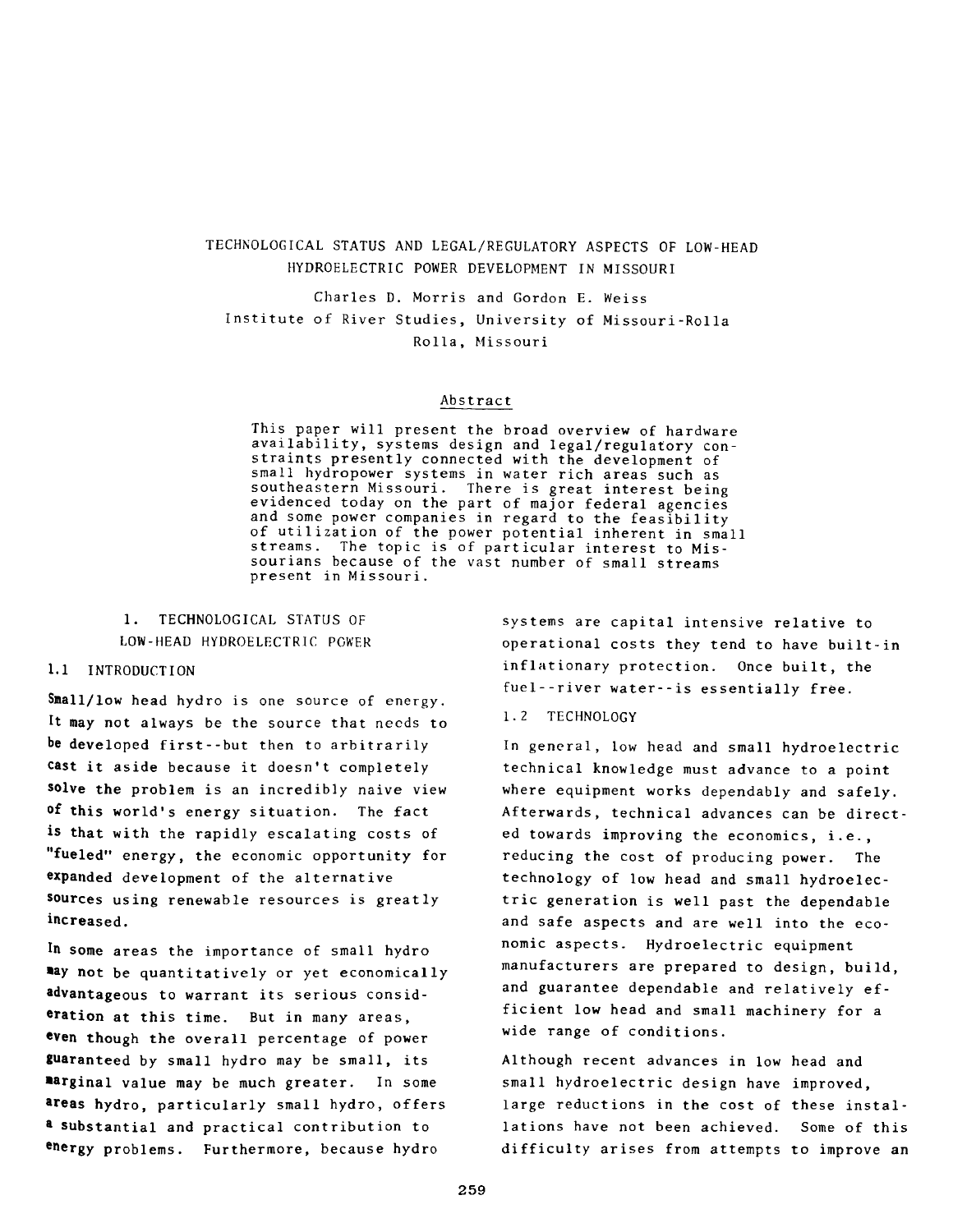alieady mechanically efficient system. Therefore, the greatest improvements are to be made in more efficient installation of this equipment, i.e., reducing the cost of the civil structure and the use of prefabricated, standardized equipment that will lower equipment cost and cut lead time.

The dam structure, if needed, is usually earthen or concrete. Two important considerations in evaluating potential energy production and cost are related to the amount of water flowing through the penstock, a pipe which conveys water to the turbine and the distance between the water surface and the turbine. The civil works cost is also related to hydroelectric generating units.

Low head and small units are divided into groups. The first group, representing earlier development, has a turbine arrangement that uses a spiral case with wicket gates to control the flow. This arrangement was specifically developed for low head and kaplan turbines. Tubular turbines are a recent addition to the first group of low head plants. They were developed to reduce the cost by simplifying the flow passages and thereby reducing the cost of the civil works. They do this by eliminating the spiral case. Except for some small plants, all tubular turbines are oriented so their axis is horizontal. The flow then approaches the turbine axially but is first given a whirling motion by guide vanes located upstream of the runner. The whirling motion is converted to shaft torque by turbine blades. The draft tube geometry, which is simplified by the horizontal alignment, closely approaches the ideal configuration for energy recovery. A very compact type of tubular turbine, the bulb turbine, has been developed. The compactness of this unit reduces the overall size of the plant and, consequently its installed cost becomes very competitive. The range of capacities that have been equipped with bulb units is large.

A second group, the Schneider engine, a "lift translator" makes extensive use of the extremely large quantity of kinetic energy in low head hydropower settings. It introduces the effective use of "lift translators" as prime movers at fixed locations. Historically, lift translators have been used to transport objects-sails on sailboats, airplane wings, hydroplane foils. In the "lift translators" water flow at the entry is stabilized by the entryway to establish a uniform x-vector velocity distribution. The first cascade guidevanes use the pressure head to produce a downward z-vector component which is absorbed by the downward translating hydrofoils. The pressure head is hydrostatically shared by the second cascade guidevanes to produce an upward z-vector component which is absorbed by the upward translating hydrofoils. The water flow leaves the hydrofoils with only the original x-vector remaining, the kinetic energy of this vector quantity being recovered by means of a draft tube. The linear translation of the hydrofoils is converted to rotational motion of the axle at each end of travel. One of the axles is coupled to a transmission and generator.

The Schneider engine has a very low cost of manufacture, installation, operation, and maintenance. The specific advantages are: (1) a facility to operate cost-effectively at low heads where turbines are not cost-effective, (2) a facility to operate at low heads where discharges are large, (3) a facility to integrate the slope of the river in small increments to produce collectively large quantities of power without inundating valuable land.

A third group, also representing earlier development, has a "bucket" with each "bucket" being divided into two identical parts, separated by a thin edge, or "splitter". When the jet strikes a bucket, the splitter divides it into two portions which are then deflected by the curved sections in opposite directions, nearly opposite to the entry direction. Pelton turbines are normally considered for high head installations. They have found some use in small hydro programs where high head combine with low flows. Ossberger turbines are a recent addition to the third group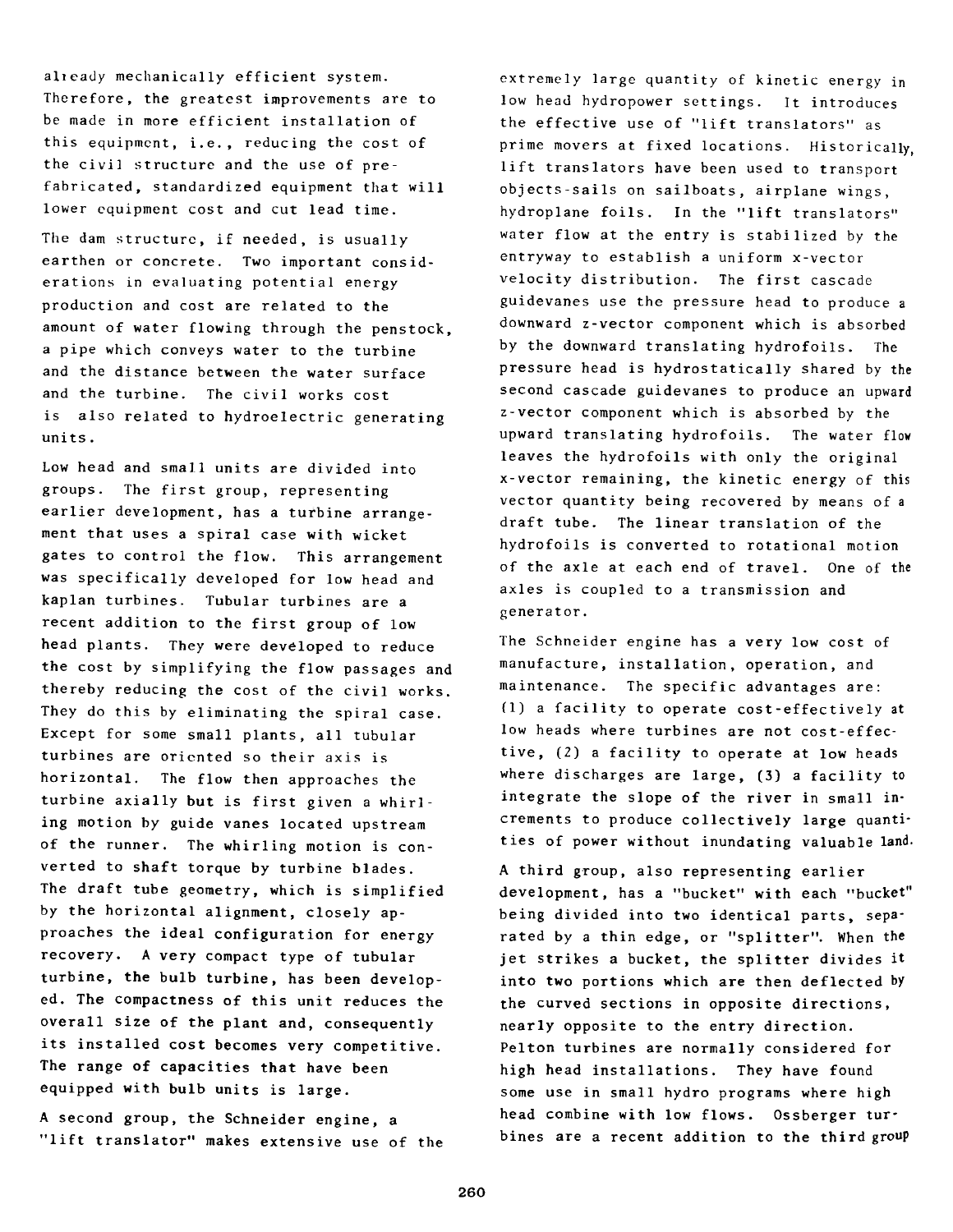of low head plants. They are radial, impulse-type, low-speed turbines, often referred to as cross-flow types. The intake water is forced through a rectangular crosssection and guide-vane system through the blades of the cylindrical runner, first from outside to inside and then, after passing through the interior of the runner, from inside to outside. Flow can be restricted by the guide vanes so that the arrangement permits the use of any water quantity with optimum efficiency in most ranges. The Ossberger unit has been used satisfactorily for low head installation.

After the above discussion of low head and small hydro equipment, civil works and their impacts on the development of low head and small hydro will be presented. As a rough rule, the cost of civil works is usually proportional to the head height, all other things being equal. The attractive feature of river, i.e., low head installation is that it requires a minimum of peripheral construction. Another advantage of low head hydroelectric development is its compatibility with the natural environment. Aesthetically, low-head plants can be attractive. The powerhouse with a compact, low, unobtrusive profile can be built. There is virtually no pollution associated with hydroelectric plants either in the form of sound, heat, or smoke. The level of activity around a hydro plant is low. The trend is to auto- ®atic control with a minimum of maintenance personnel. As a result, low-head, small Plants can be located in areas such as parks where aesthetics are important without introducing an obvious industrial atmosphere to the area. This is in sharp contrast to other power generating facilities with their prominent industrial - type buildings, high stacks, and cooling towers.

Another consideration that affects the development of low-head, small plant sites is the natural tendency for planners of Power organizations to look to sources of large amounts of power to meet the need for Power. They ignore places that would develop only small amounts of power because these

sites by themselves do not solve the problem of the moment. The growth of small capacity sites would probably require a new approach, separate department or organization charged solely with locating and developing sites as they prove feasible.

#### 1.3 SUMMARY

Small hydro is becoming an energy resource worth serious consideration. Many sites are economical now. Although small hydro has many positive attributes, it has development problems. Some of the positive aspects of small/low-head hydro are summarized below.

- 1.3.1 Positive Aspects
	- (1) Hydropower uses a renewable resource.
	- (2) Capital expenditure is a one-time expense and not subject to inflationary factors.
	- (3) "Fuel" and operating costs are small compared to other energy alternatives.
	- $(4)$  Hydropower is relatively non-polluting by almost any standard.
	- (5) The state-of-the-art is fully developed. We know what hydropower can and cannot do.
	- (6) In most areas the hydroelectric potential far exceeds that which has been developed.
- 1.4 REFERENCES
- 1. Schneider, Daniel J. and Damstrom, Emory K., "The Schneider Engine: Performance and Applications for Hydropower," Waterpower '79, Oct. 1-3, 1979, Washington: Government Printing Office, 1979.
- 2. Bates, Edmond R., "Study of Factors Affecting Feasibility of Low-Head Hydroelectric Generation," Water Power '79, Oct. 1-3, 1979, Washington: Government Printing Office, 1979.
- 3. Community Services Administration, "Developing Small Hydroelectric Dam Potential," Washington: Government Printing Office, '79.
- 4. Gladwell, John Stuart, "Small Hydro," Idaho Water Resources Research Institute, Moscow, Idaho: Univ. of Idaho, 1980.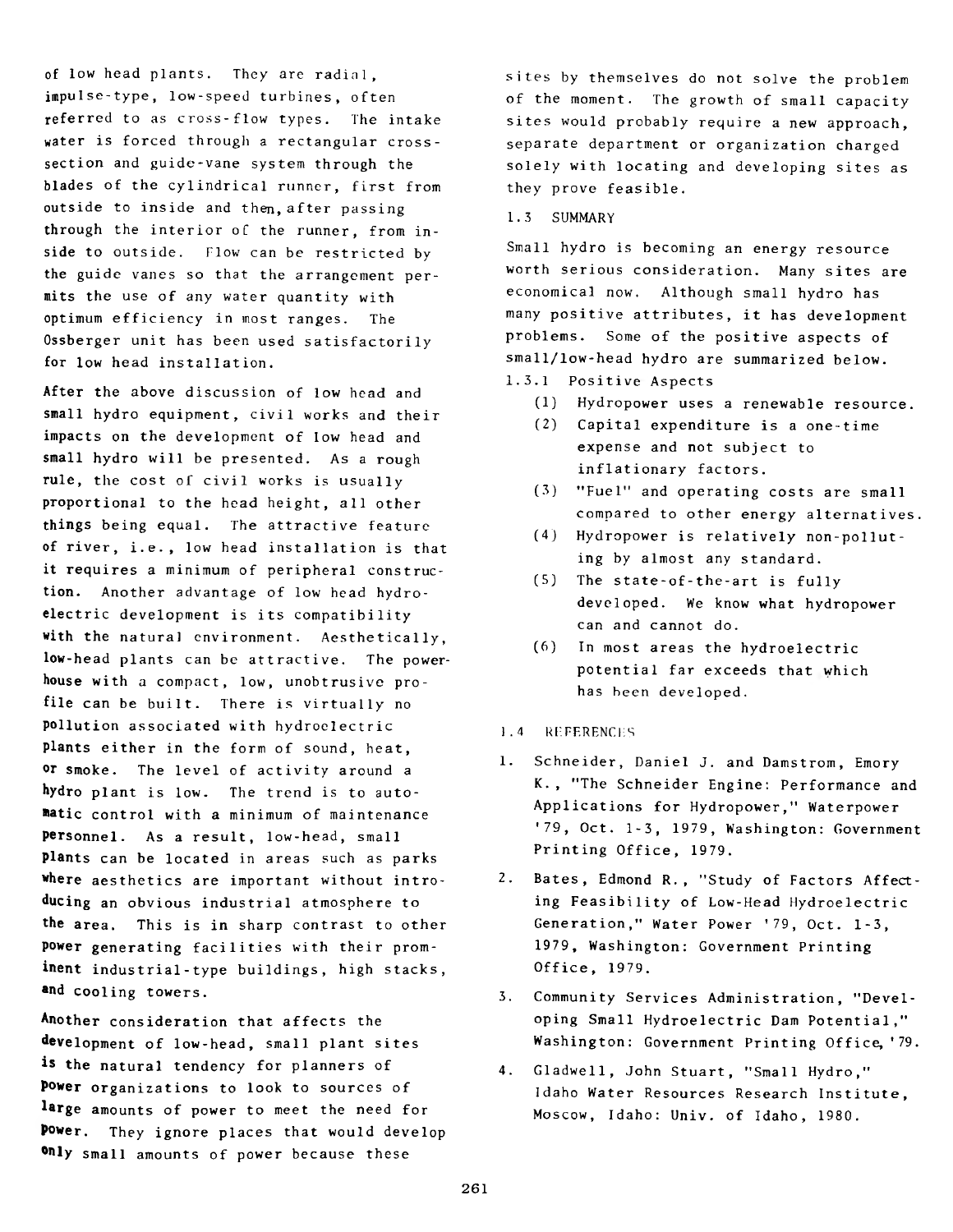2. GENERAL CONSIDERATIONS ON THE FEDERAL STATUTORY/REGULATORY CONSTRAINTS ON DEVELOPMENT OF SMALL SCALE HYDROPOWER

## 2.1 INTRODUCTION

Enthusiasm for the reservoir of power potential residual in small streams coupled with an awareness of current technological capability to harness it is, to say the least, an exciting concept to most of us. We are tempted to project, in our mind's eye, the immediacy of protection against "brown outs" and worse, as a result of all out attempts to implement the utilization of this resource. But our enthusiasm may erode rapidly and our anticipation may degenerate to a questioning stance, if we take a realistic view of the history of the federal government's expansion of jurisdiction over energy. If we proceed then to an examination of the present statutory and regulatory milieu of small scale hydropower development we may find ourselves more depressed than enthusiastic and more doubtful than encouraged. And I would inject at this point that I feel certain that the Federal Energy Regulatory Commission and the Department of Energy generally may share some of these feelings.

#### 2.2 HISTORY

In order to gain some perspective on the statutory/regulatory environment imposed on small scale hydropower development, it is necessary to look first at the history of federal involvement in energy production, sale and distribution generally; and in doing this to keep in mind that many tangent statutes and policies are brought to bear on the present situation and not just those which evolved in the fifties, sixties and seventies in connection with environmental matters. First of all, to entertain the notion that small scale hydropower (SSH) will somehow be isolated as a 'special case' and given immunity to the proliferative deluge of constraints at the federal level, is the kind of fantasy which no gambler would indulge in and no planner would ever chance.

The continuous expansion of the federal government's control of energy, started with the passage of the Land Ordinance of 1785, when the national government established policies in regard to reserved mineral lands.<sup>1</sup> Coming forward we find at least one hundred and sixty-five major statutes, policies and federal court decisions which directly affect and shape the broad brush picture of energy development in this country.<sup>2</sup> But even more fundamentally than statutes, policies, court decisions and executive orders, if there remains any doubt about the infinite reach of federal jurisdiction over all kinds of hydropower, one need only peruse the powers given to the federal level under the Constitution. Without laboring the rationale, it has been established pretty clearly in reports issued by the Federal Energy Regulatory Commission and others, recently, that federal jurisdiction of SSH could be based on the Commerce Power, the Proprietary Power, the War Power, the Treaty Power and the General Welfare Power. Let's look at just one of these awesome powers to gain some insight into the meaning of this.<sup>3,4</sup>

## 2.3 COMMERCE POWER

The U.S. Supreme Court has ruled that the Commerce power extends as far as waterways are navigable and the concept of navigability proclaimed by court decisions in recent times would seem to indicate that virtually any trickle of water on the surface of the earth may be interpreted as being 'navigable'. According to William H. Rodgers, in his monumental handbook on environmental law,<sup>5</sup> navigability has been construed at different times to mean "a meandering river passable at high tide by motorized dories, a non-navigable tributary of a navigable river, a stream once navigable now obstructed by a dam, a creek sustaining no commerce, a marshland subject to inundation by high tide, a wetlands area having an overall elevation below mean high water illegally filled more than four decades earlier, and man-made canals dredged above the mean high tide line connected to navigable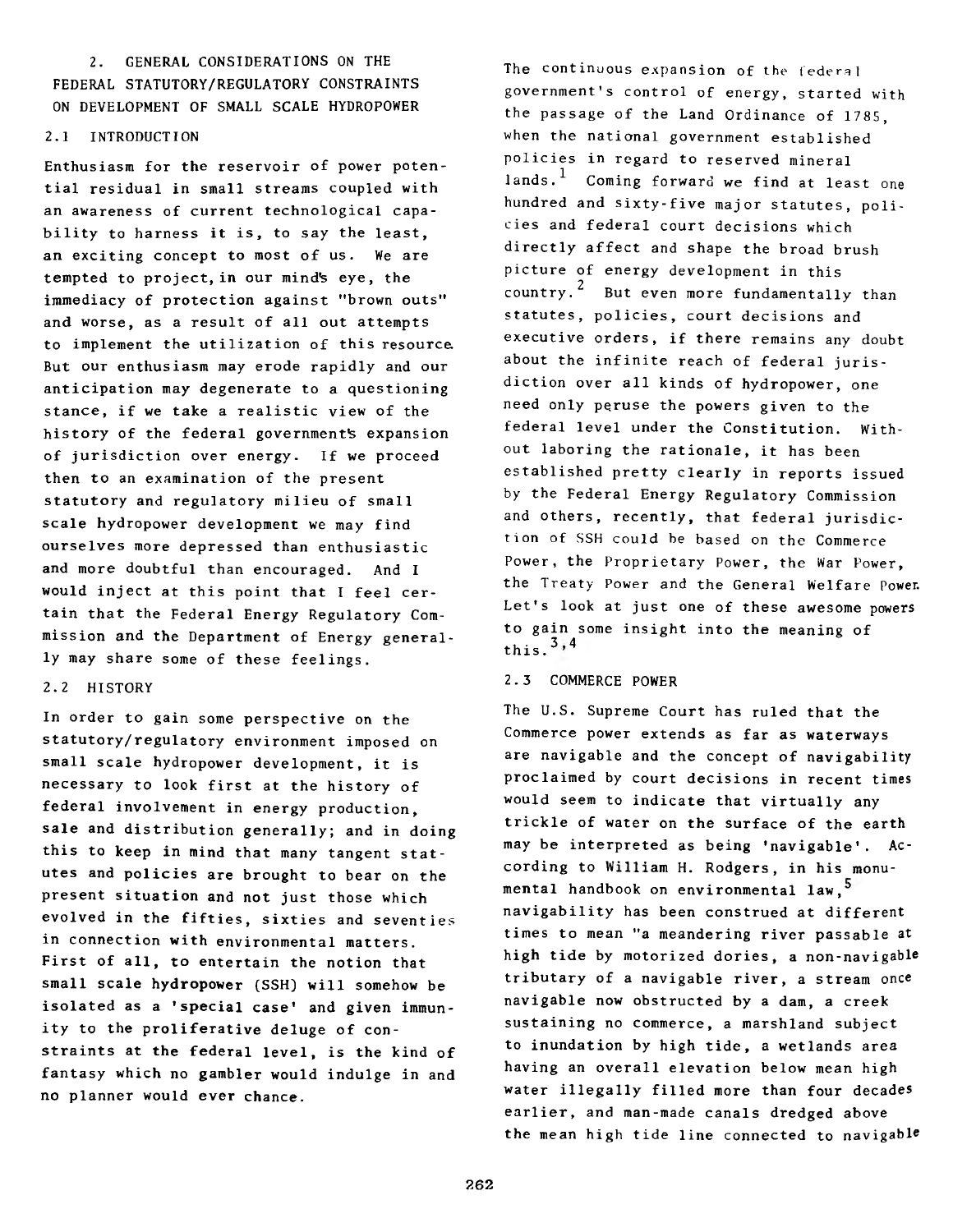waters." Rodgers goes on to reassure us that there are situations where a tag of non-navigability could be applied. He states that a "canal in downtown Richmond, Virginia, filled in and abandoned in 1880 and over which a parking lot has been built," was defined as being definitely non-navigable. In consideration of the broader coverage of the present definitions attached to the concept of navigability, one would feel that caution is ■andatory in using a garden hose, out of fear of creating a navigable tributary in one's back yard. The point is, interpretations, such as those mentioned, act to establish the broadest possible base for the jurisdiction of the federal government over small scale projects on small streams which might conceivably, in some remote way, affect a navigable stream. If we went no further than this, it would be obvious that the federal government's power to regulate and control the development of SSH is beyond question and absolute. The other Constitutional powers simply expand the broad base of the federal government's jurisdiction.

#### 2.4 FEDERAL ACTS

Certain federal acts which have had a great deal to do with the national control of hydropower, including development of sites, scale and distribution are:

- (1) The Boulder Canyon Act of 1928<sup>0</sup>
- (2) The Tennessee Valley Authority Act of  $1933<sup>7</sup>$
- (3) The Public Utility Act of  $1935^8$
- (4) The Bonneville Act of  $1937^9$
- (5) The Flood Control Act of 1936, 1938, and  $1944^{10}$
- (6) Amendments to the Federal Power  $Act^{11}$
- (7) The Wilderness Act of  $1964^{12}$
- (8) The Water Resources Planning Act of  $1965^{13}$
- (9) The Wild and Scenic Rivers Act of  $1968^{14}$
- (10) The National Environmental Policy Act of 1969<sup>15</sup>
- (11) The Fish and Wildlife Coordination  $Act^{16}$
- (12) The Endangered Species Act of 197317
- (13) The Clean Water Act of  $1977^{18}$
- (14) The Public Utilities Regulatory Policies Act $^{19}$

The foregoing list is representative, but not all-inclusive; time and space preclude a comprehensive list of federal statutes which conceivably could directly or indirectly impact SSH. Suffice it to say that a three or four level search on the computer, using eight or ten key words could probably turn up a list at least double the size of the list presented. The point to be made here, however, is that before the true legal/ regulatory maze can be delineated, a great deal more statutory research will need to be done and that when it is, the general picture for potential developers may be even more foreboding. We have spoken primarily to federal statutes; we have said nothing about the different federal agencies which may have both direct and indirect administrative input into the decision to allow or disallow a SSH project; nor have we considered their ardor in promulgating regulations pertaining thereto.

## 2.5 ADMINISTRATIVE AGENCIES

The Congress passes laws to meet certain needs. Within some of these acts, it sets up a mandate for the creation of agencies to implement the law. And, it delegates rule making and quasi-judicial powers to these agencies. The proliferation of such agencies in recent times has been difficult to follow; staying abreast of the explosion of regulatory matter which blossoms in the Federal Register and unfolds in the Code of Federal Regulations has become a challenging pursuit in many areas. Hydropower is no exception and although we have not, at this point, run our computer search on regulations, let us consider a sampling of agencies which face the potential developer of an SSH project. We will list only those agencies or departments which may be directly involved with a given project, as follows:

- (1) The Corps of Engineers
- (2) The Environmental Protection Agency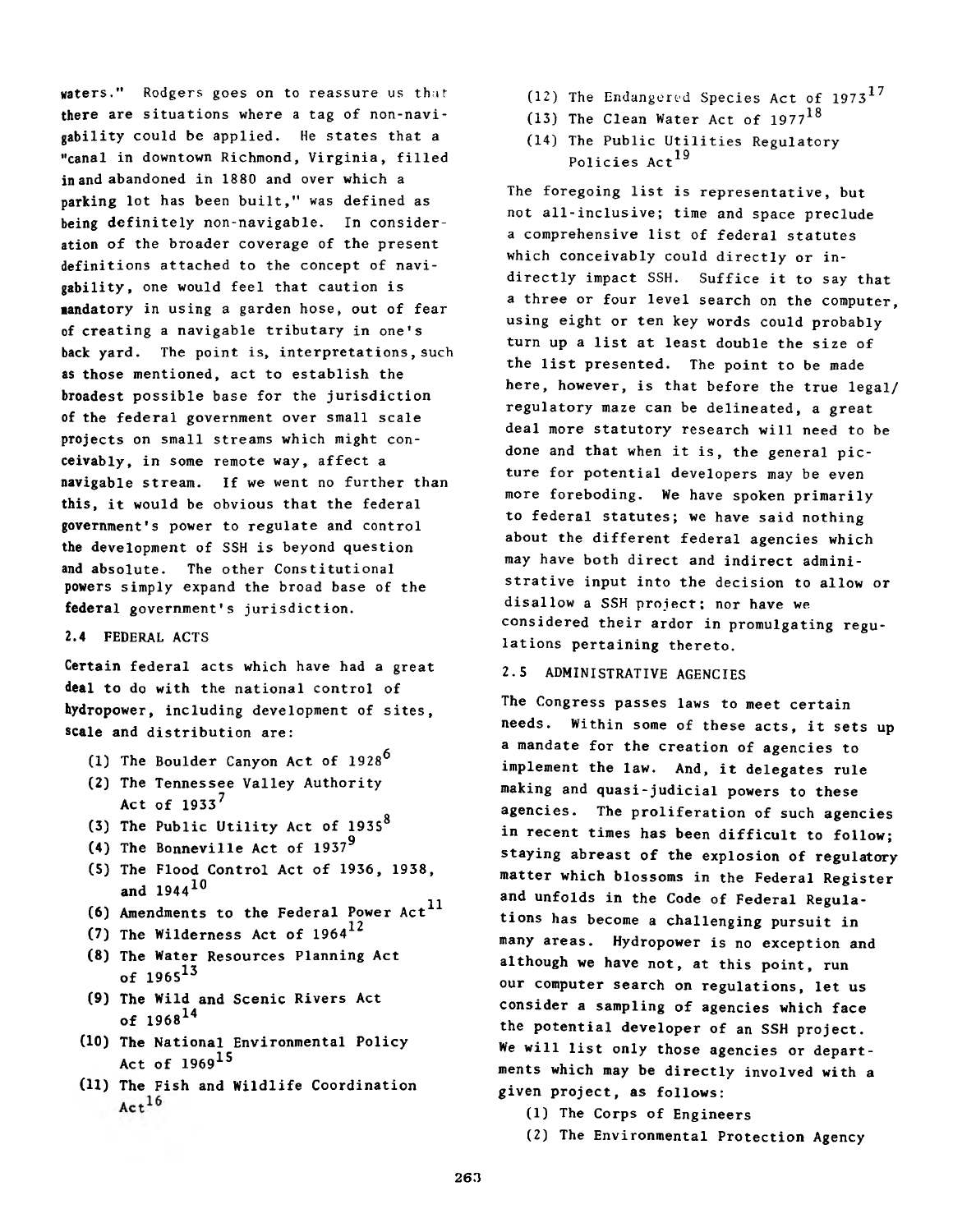- (3) The Federal Energy Regulatory Commission
- (4) Various units within the Department of Interior
- (5) Various units within the Department of Commerce
- (6) The Office of Science and Technology Policy (Dam Safety Proc. etc.)
- (7) The Water Resources Council
- (8) The Office of Water Research and Technology

Here again, this is a representative, but not all inclusive list, but it should be sufficient to demonstrate the ever present hand of the federal government from every point on the compass, and it should make us aware of the potential spectrum of hurdles for the SSH entrepreneur.<sup>20</sup>

# 2.6 LICENSING

I think at this point, a flow-diagram on the regulation of small dams in a fictitious state, taken from a Department of Energy publication is sufficient to clarify the major point to be made in this cursory coverage of the process facing the SSH developer.

To entertain the notion that SSH is so attractive that entrepreneurs will be anxious (or willing) to invest a great deal of planning, time and money in a proposal and then endure the frustration potential represented by a licensing guantlet such as this is 'wool gathering'. Furthermore, some of the unknown factors associated with unclarified future stances at the state level would, in all probability, render the final coup de'grace to investors' interest.

## 2.7 SUMMARY

Some conclusions which become most apparent after reviewing several papers on this subject are:

(1) Dual licensing requirements at the state and federal levels should be eliminated. As a matter of fact, if the federal government is interested in the development of SSH, then legislation should be passed at the federal level, declaring a moratorium on regulation of SSH by federal agencies for at least ten years, allowing the states a reasonable time to develop their own SSH test sites.

- (2) Before the states draft stringent regulatory obstacles to the development of SSH, a comprehensive effort should be made to build and study SSH projects to determine for certain the correct spectrum of impact they actually have. This would be in contrast to premature assumptions that they would represent a scaled-down profile of problems associated with large hydropower projects.
- (3) Institutions of higher education in conjunction with public utilities should be encouraged and supported in an effort to educate the legislatures and the public on all ramifications of SSH. This effort should focus on the importance of eliminating to the extent possible, needless legal/regulatory impediments standing in the way of utilizing the vital energy potential in our small streams. And the legislatures should have it brought home very forcefully that the opportunities for developer harassment by the licensing agency should be eliminated if they exist, or avoided for the future in the formulation of new legislation.

In short, the future faced by SSH will be bright or dull, depending upon our willingness to take away artificial barriers which are residual in the interminable morass of legal/ regulatory constraints. If we are unwilling to tear away these suffocating, self-imposed handicaps, then innovativeness in the technology associated with this sector of energy production will count for nothing and we can chalk up one more victory for the advocates of zero-growth in our economy.

This is a remarkable opportunity for the federal government to declare a 'hands-off' policy over a specific time frame, during which each state could attempt to develop, operate, study and optimize resources which theoretically belonged to it at one time.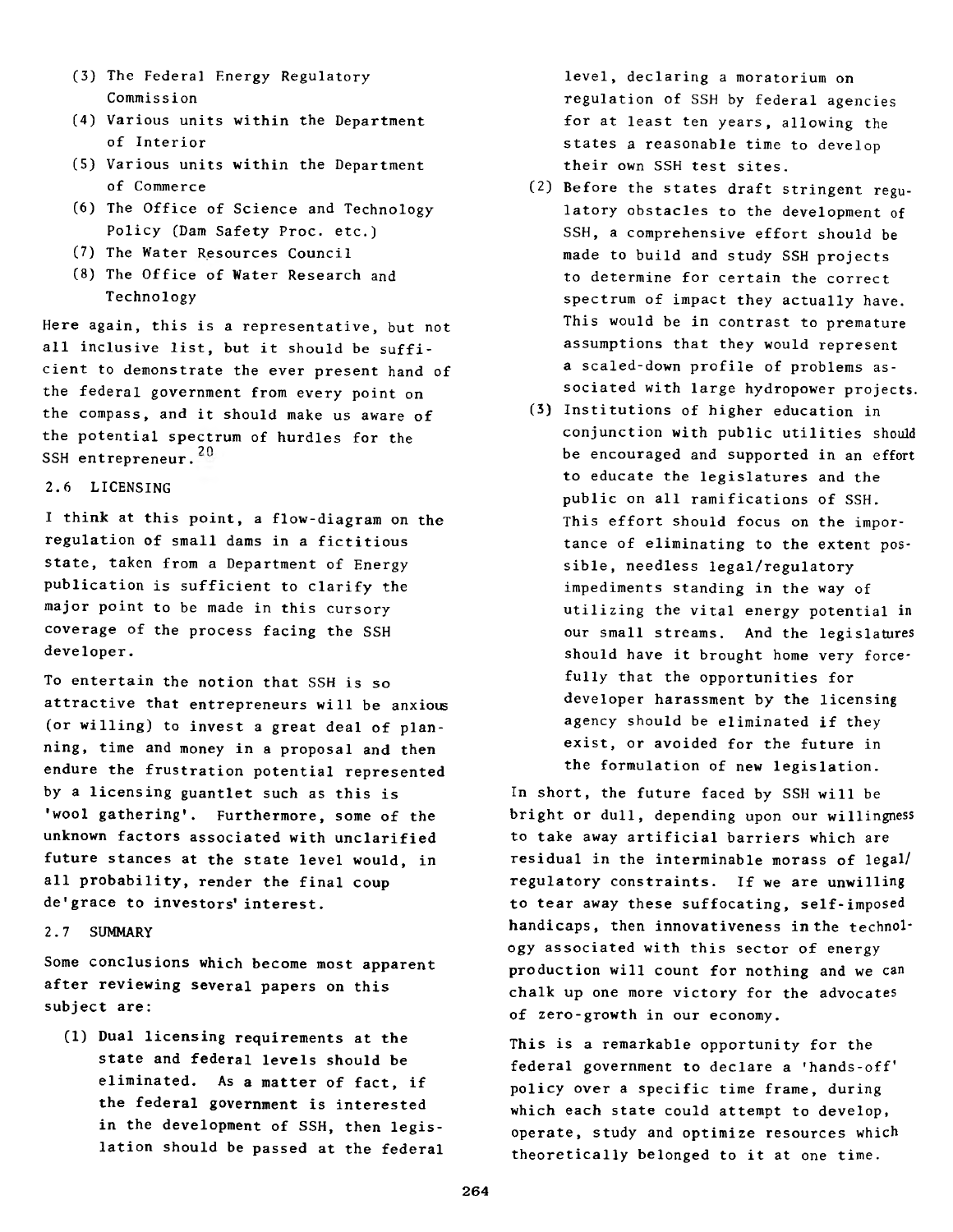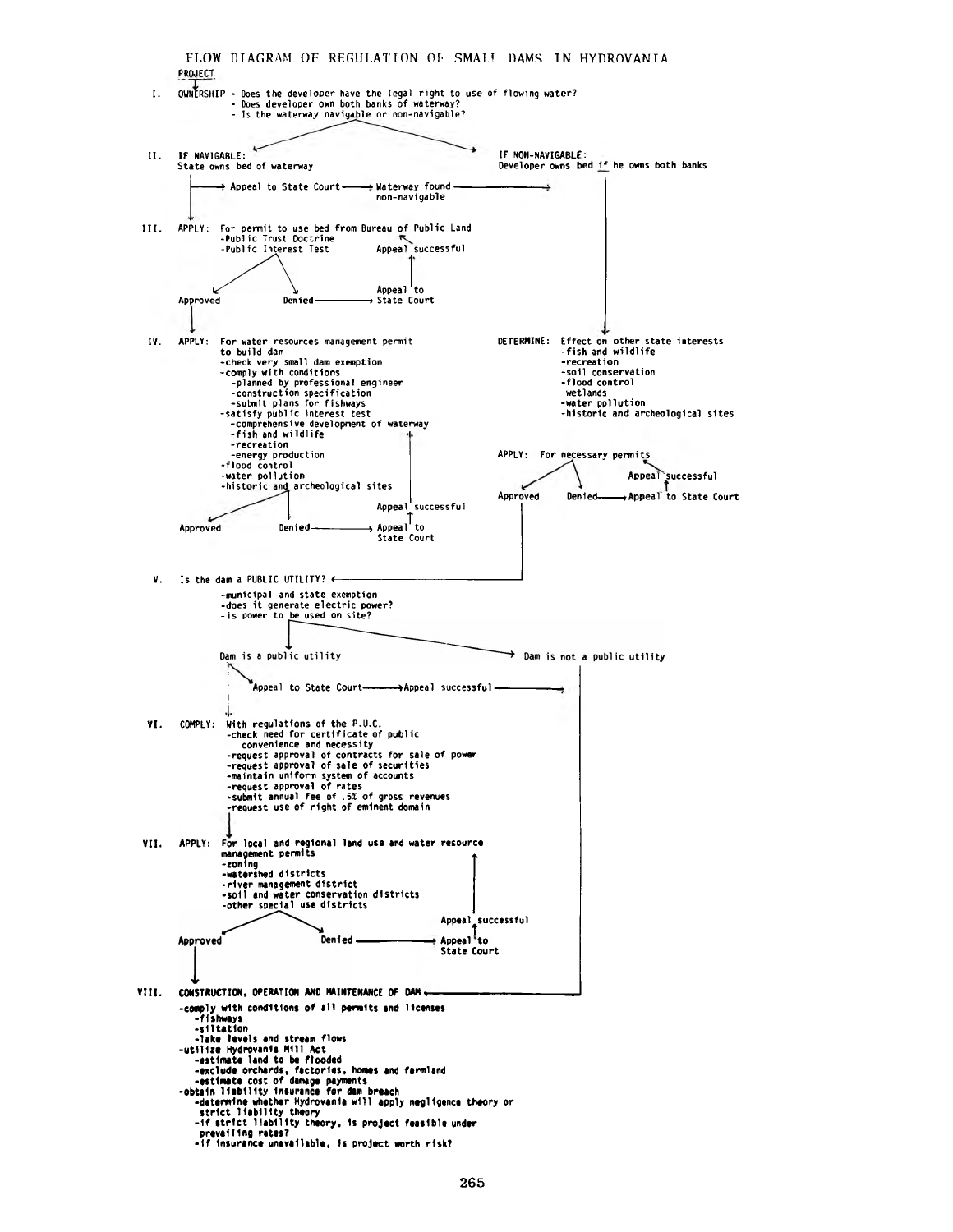The Congress has it in its power to do this and the ultimate fate of small scale hydropower will depend upon recognition of it's responsibility in this matter.

- 2.8 REFERENCES
- 1. Gordon, H. and Meador, R., "Perspectives on the Energy Crisis," Vol. 1, Ann Arbor Science Publishers, Inc., 1977.
- 2. Ibid.
- 3. "Case Studies of the Legal and Institu– tional Obstacles and Incentives to the Development of Small-Scale Hydroelectric Power," (Exec. Summary), U.S. Department of Energy, Nov., 1979.
- 4. "Summary of The Midwest Conference on Small Scale Hydropower in the Midwest," U.S. Department of Energy, Division of Hydroelectric Resources Development, Nov., 1979.
- 5. Rodgers, Wm. H., Jr., "Environmental Law," West Publishing Co., 1977.
- 6. (43 U.S.C. § 617 et seq.)
- 7.  $(16 \text{ U.S.C. } 831 \text{ et seq.})$
- 8 **.**  $(16 \text{ U.S.C. }$  §§ 7919-825r)  $(15 \text{ U.S.C. }$   $55 \text{ 7979z-6})$
- 9. (16 U.S.C. §§ 832-832L)
- 1 0.  $(33 \text{ U.S.C. }$   $55 \text{ 701a-701f. }$  701h) (33 U.S.C. §§ 701b, 701b-1, 701b-2, 701c, 701c-1, 701f, 701f-1, 701i, 701j,  $702a - 11, 706$ (33 U.S.C. §§ 7 0 1 c -3, 701g, 701n)
- **11.** (16 U.S.C. §§ 791, 791a, 796-800, 803, 807, 810, 817, 818, 824-824h, 825-825r) 1935 (and see '48, '53, '56, '58, '60, \*62, '68 and '70 amendments, U.S.C. Popular Names § Tables, page 102)
- 12. 16 U.S.C. §§ 1131-1136)
- 13. (42 U.S.C. § 1962d et seq.)(and '71, '72, '73, '75 and '76 amendments, U.S.C. Popular Names & Tables, page 270)
- 14. (16 U.S.C. §§ 1271-1287) (and '72, '74, '75, '76 amendments, U.S.C. Popular Names 8 Tables, page 272)
- 15. (42 U.S.C. § 4321 et seq.)
- 16. (15 U.S.C. §§ 713c-3) (16 U.S.C. §§ 74 2 a - 742j ) (and amendments U.S.C. Popular Names 8 Tables, page 110)
- 17. (7 U.S.C. § 136; Title 16, §§ 460L-9, 4 60k-1 , 6 6 8 d d , 715i, 715a, 1362, **1371,** 1372, 1402, 1531-1543) (and amendments U.S.C. Popular Names & Tables, page 85)
- 18. (33 U.S.C. § 1251)
- 19. 16 U.S.C. § 2601 et seq.) 1978
- 20. Department of Energy Publication, Barriers to Small Hydro Development (undated) and "Report on the Potential Use of Small Dams to Produce Power for Low-Income Communities," Community Services Administration Energy Program, 1978, Allen, Mary M.

#### 3. BIOGRAPHIES

## 3.1 CHARLES D. MORRIS

Charles Darwin Morris was born in Moberly, Missouri on June 27, 1943. After graduating from Jefferson City High School in 1961 he attended the University of Missouri at Columbia and earned a B.S. degree in Civil Engineering in January, 1967, and received a M.S. degree in Civil Engineering, majoring in hydraulics, in August, 1968 from UMC.

In 1968 he accepted employment with the National Aeronautics and Space Administration at Cape Kennedy, Florida. He was commissioned into the United States Public Health Service as a Lieutenant and served from 1968-1970 at Cincinnati, Ohio as a Sanitary Engineer. After being granted inactive duty in the Reserve Corps of the U.S.P.H.S., he attended the University of Illinois at Urbana-Champaign in 1970, studying in the field of Civil Engineering with a major in hydrology and hydraulics. After completing the coursework for the Ph.D. he accepted employment with Clark, Dietz and Associates-Engineers, Inc. as a Design Engineer in charge of hydraulic design, environmental engineering division, 1972-1974. From 1974 to 1975, he became technical consultant in hydraulics and hydrology and in charge of the hydraulics and hydrology section of the firm.